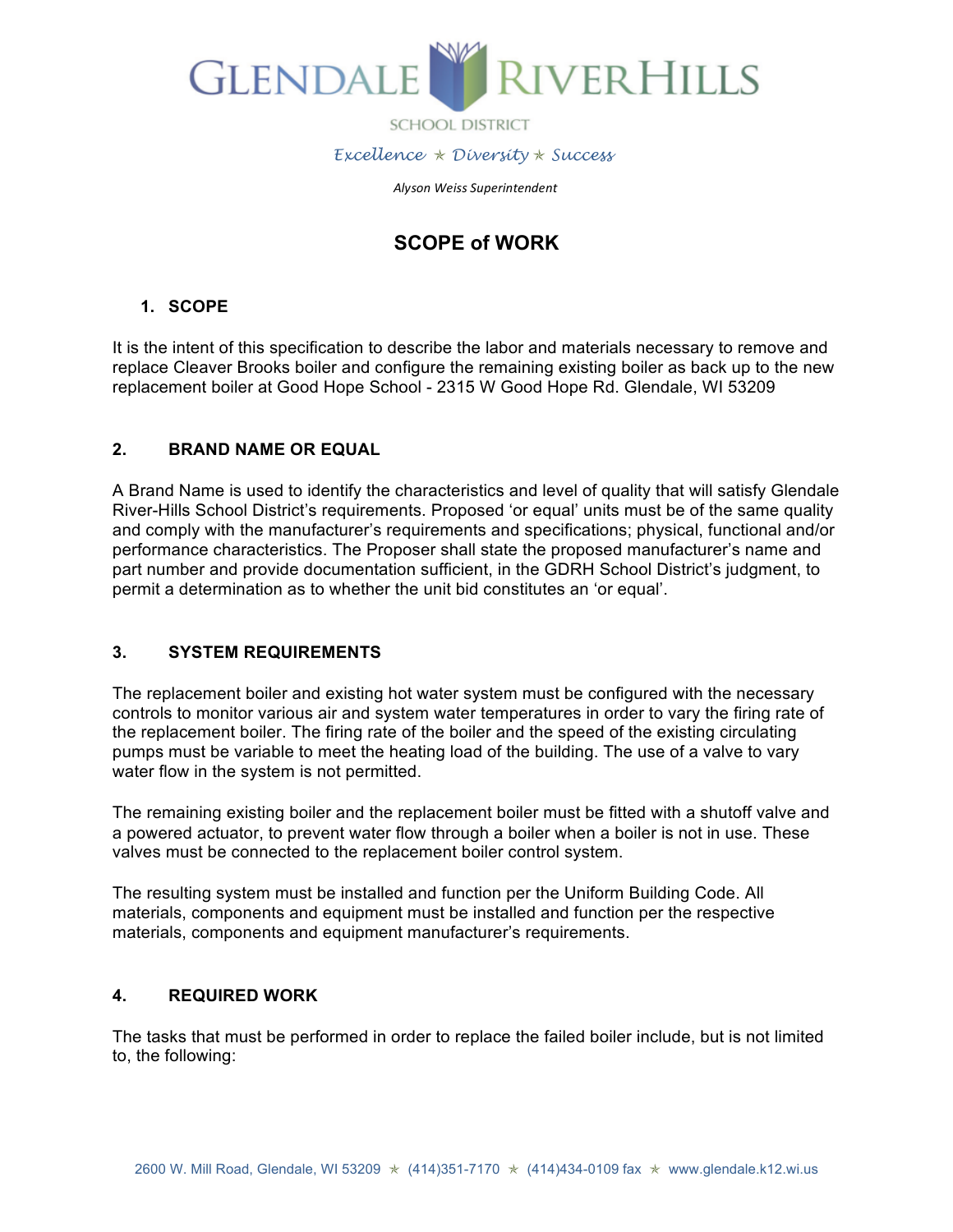

Pull required permits

- Disconnect and lock out of the natural gas and electrical connections
- Drain the system as necessary
- Disconnect of hot water piping, drains and stack connections
- Removal of all connections that will not be required by the resulting system
- Remove and proper disposal of the failed boiler
- Position the replacement boiler over the footprint of the failed boiler
- Installation of and connection of new shut off valves
- Reconnect of hot water piping, drains and stack connections
- Insulate new hot water piping
- Reconnect natural gas and electrical connections
- Installation of stack condensate drains
- Installation of a new bag filter
- Replace existing pump motors (if necessary)
- Installation and interconnection of the necessary sensors and controls
- Install piping from the equipment drain and stack connection drains to the condensate neutralization kit and to the nearest floor drain. Piping shall be at least one full size larger than a connection.
- Fill system as necessary
- Start system and confirm system functionality
- Balancing of hot water flow as required by the National Environmental Balancing Bureau (NEBB)
- Calibrate and/or program the system to meet the required functionality
- Test all safety devices
- Install a new filter/feeder system
- Initiate a water treatment program in conjunction with Elemental Solutions Water Treatment Co.

# **5. COMPONENTS AND EQUIPMENT**

This section lists suggested components and equipment. A proponent may propose other components and equipment. Such alternatives must meet or exceed the characteristics listed in this section.

The replacement boiler shall be a Compatible Condensing Boiler

The components and equipment must include, but not be limited to, the following:

• Boiler Output Each (BTU's/hr) ….1,000,000 (96% @ 140 Deg F)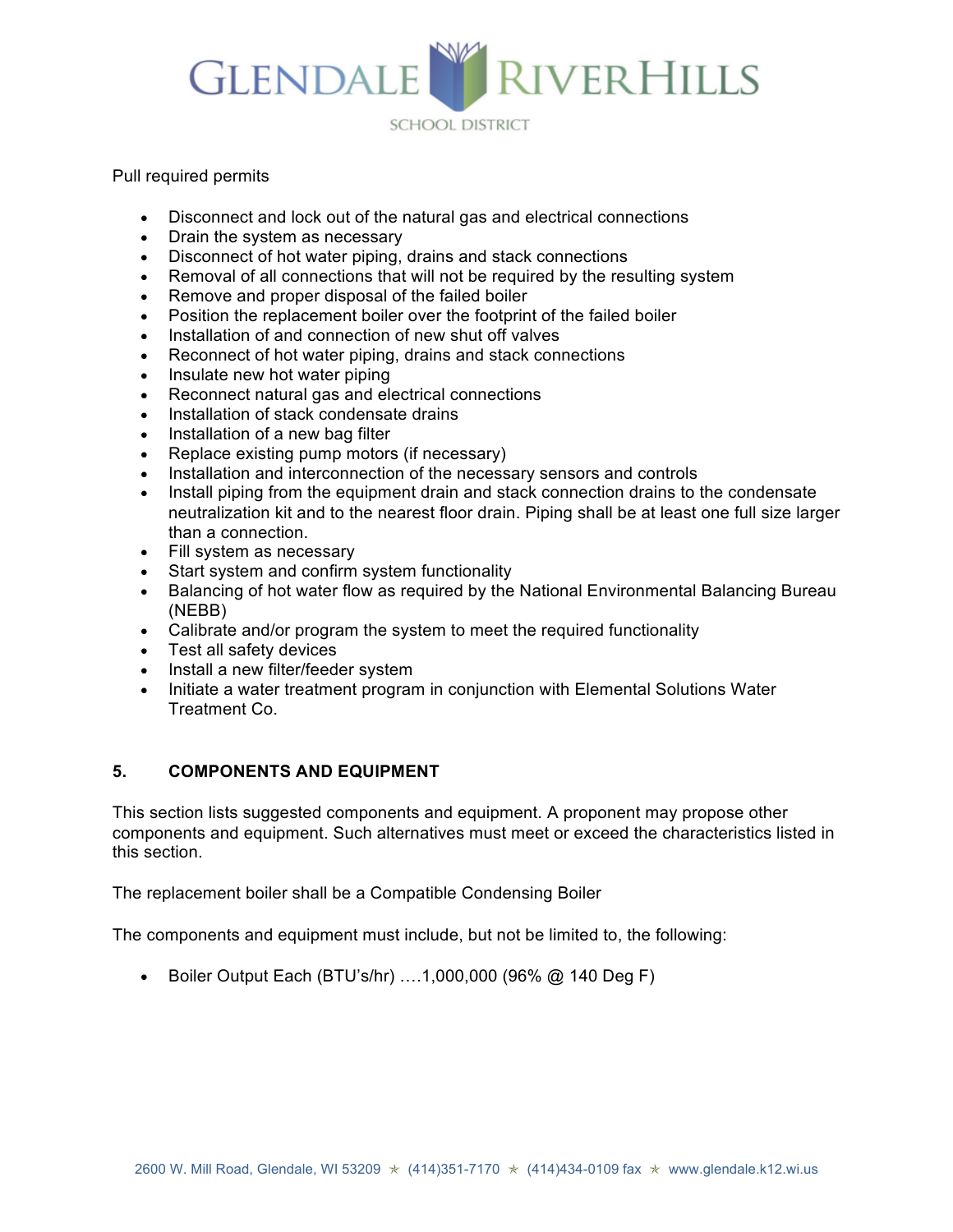

The new boiler, existing boiler and the resulting system shall be configured and controlled with Johnson Controls Metasys System

- Boiler sequencing
- Temperature control
- Flame safeguard
- Firing rate control
- Blocked flue protection
- Outdoor air reset control
- Freeze protection
- Cascade sequencing
- Cycle limitation
- Pump exercising

# **6. DELIVERY OF GOODS AND SERVICES**

The delivery of goods and services required must be completed as soon as possible, after receipt of a PO.

### **7. WARRANTY**

The proponent must provide a warranty for labor costs for a period of 1 year after the required work has been completed. The proponent must administer the component or equipment manufacturer's warranty during the one year labor warranty period. The proponent must provide the Glendale-River Hills School District with the component or manufacturer's warranty documents.

### **8. SAFETY**

The contractor must comply with the applicable Federal, State and local safety requirements.

Prior to initiation of services the contractor shall provide a copy of their written safety program to the Department of Health, Safety, and Environmental Quality for review.

### **9. SITE VISITS**

Contact Mike Carlson 414-416-9999 or Kevin Konkel 414-350-7308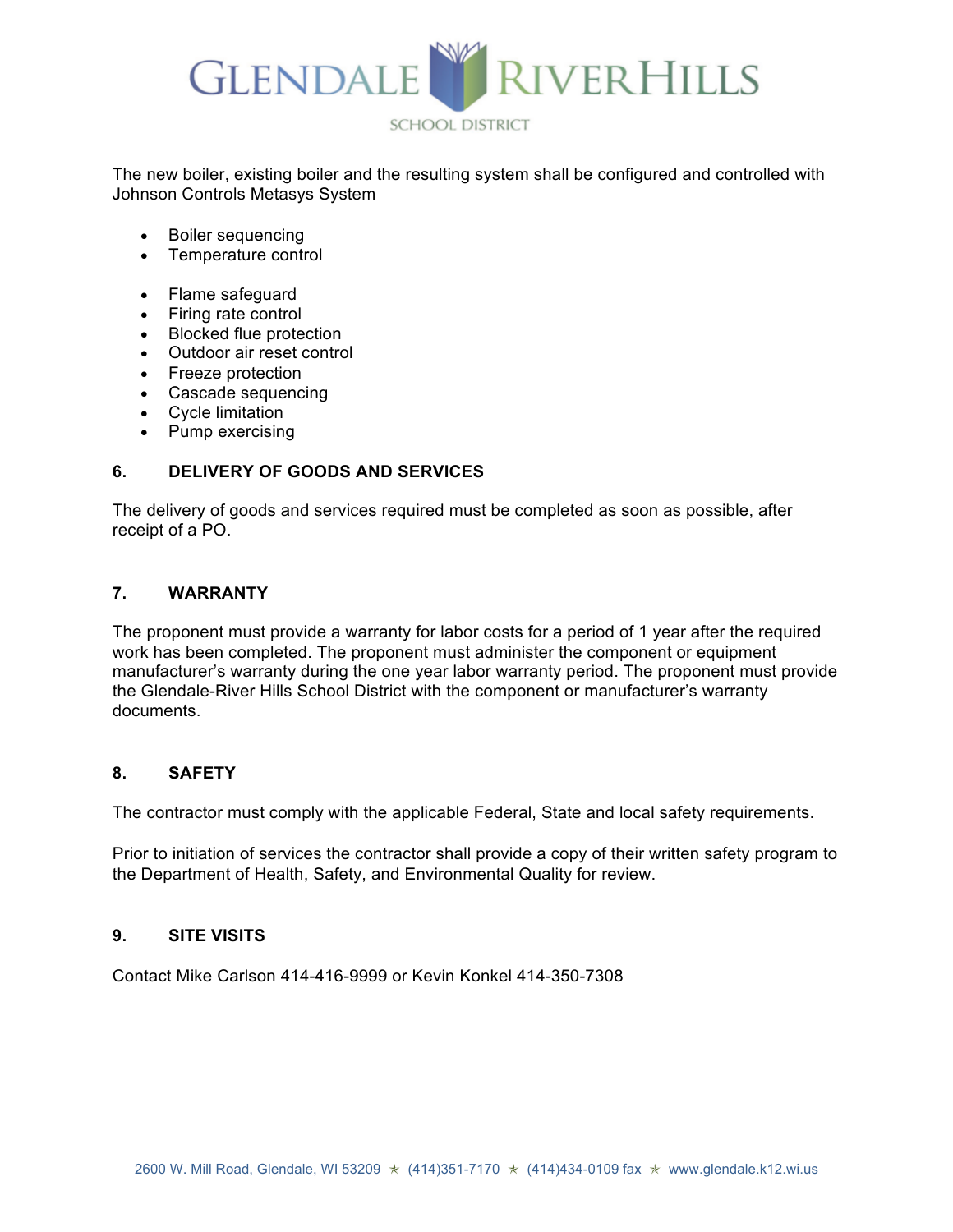# RIVERHILLS GLENDALE **SCHOOL DISTRICT**

### **INSURANCE REQUIREMENTS**

The Contractor agrees to process and maintain at its expense during the term of the Agreement insurance of the kinds and in the amounts hereafter required, with insurance companies authorized to do business in the state of Wisconsin, covering all operations under this agreement whether performed by it or it's sub-contractors. The insurance companies affording coverage must be deemed acceptable to the Authority throughout the term of this contract. If any insurance company is deemed unacceptable to the Authority, the Contractor agrees to procure and maintain at its expense coverage with an unacceptable insurer as soon as notified by the Authority. The policies shall provide for a 30-day notice to the Authority prior to termination cancellation or change.

- Commercial General Liability Insurance including coverage for property damage, bodily injury and completed operations with a single limit of at least \$2,000,000 per occurrence with a \$1,000,000 aggregate.
- If any motor vehicle is used in the work, Auto Liability Insurance covers bodily injury and property damage with a minimum combined single limit of \$1,000,000.
- Worker's Compensation and Employer's Liability in accordance with the applicable laws of the State of Wisconsin.
- Excess Liability/Umbrella Form \$1,000,000 per occurrence.

The Authority and the Contractor agree to waive all rights against each other for damages to the extent covered by the insurance, except for such rights they may have to the proceeds of such insurance held by the Authority as trustee. The Contractor shall require similar reciprocal waivers by all sub-contractors and sub sub-contractors. This policy shall recognize such waivers of recovery by an appropriate Waiver of Subrogation Clause Endorsement, excluding any subrogation rights granted under Wisconsin Law to the contrary notwithstanding. Above needed insurance coverage should be provided on a primary and noncontributory basis.

Copies of any required policies shall be proved to the Authority upon request.

### **PROPOSAL EVALUATION**

The Facility Team will evaluate proposals. The team will select the proponent whose proposal is most advantageous to the Glendale River-Hills School District, considering the evaluation criteria.

### Selection Procedure

- 1. The selection team will evaluate and score all proposals received.
- 2. Proposals not meeting minimum requirements and those that are not responsive, will not be given further consideration.